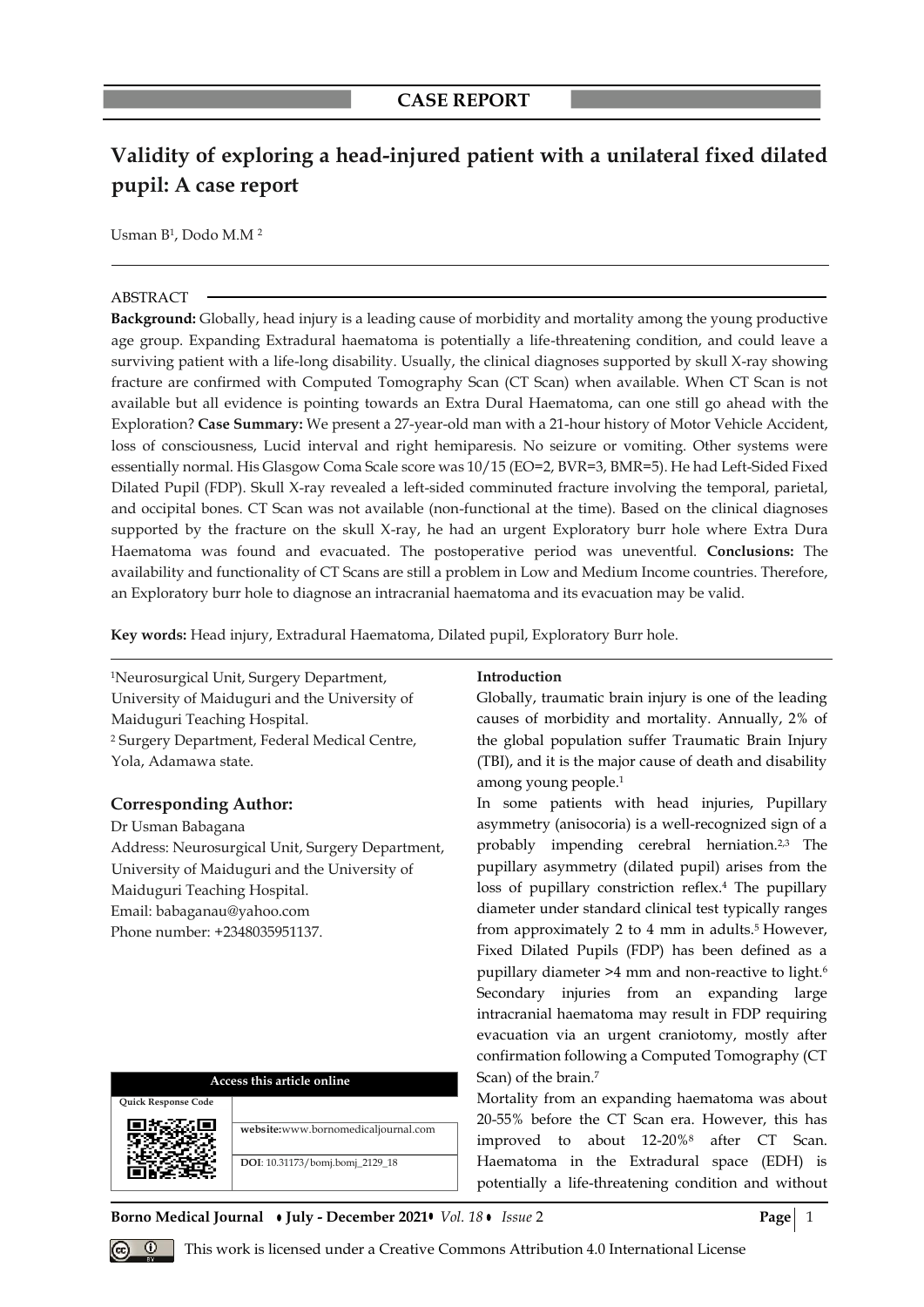proper intervention, could leave surviving patient with a life-long disability. It is estimated that intracranial haematomas (ICH) including EDH occur in 25% to 45% of severe TBI cases, 3% of moderate TBI, and 0.2% of mild TBI cases.<sup>9</sup>

In some developing countries like ours, issues of availability and distance to where to do a CT Scan may necessitate urgent exploration and possible evacuation of an expanding haematoma. A World Health Organisation (WHO) study reveal that there is only 1 CT Scanner per 3.5 million people in LMICs versus 1 per 64,900 people in high-income countries.<sup>10</sup> Therefore, a lifesaving exploration may be undertaken when a haematoma is suspected clinically with the finding of a lateralizing sign (Ipsilateral dilated pupil and contralateral hemiparesis) supported by at least a radiological (Skull X-ray) evidence of fracture, especially in the temporal area. This is supported by the recommendation that patients with acute EDH in coma (GCS score 3 – 8) with anisocoria (FDP) should undergo a surgical evacuation as soon as possible.<sup>1</sup>

#### **Case Presentation**

A 27-year-old, unrestrained, front seat, car passenger referred to our facility with a 21-hour history of road transport accident as a result of a burst rear tyre. Said to have lost consciousness at the site of the accident, lasted about 3 minutes, regained fully and went home thereafter. Complaint of headache and subsequently lost consciousness 15 hours after the accident (6 hours before presentation). No seizure or vomiting. Other systems were essentially normal.

He was not pale, vital signs were stable and within normal range. Head and neck findings revealed bruised left front and temporal areas. Glasgow Coma Scale (GCS) score was 10/15 (E=2, V=3, M=5), left pupil was dilated to about 6 mm and unreactive to light as shown in figure 1A below, had right hemiparesis. Other systems were essentially normal.



**Figure 1:** Above showing Pre-Operative Fixed Dilated Pupil (**1A**), the immediate post-operative constricted pupil (**1B**), following the evacuation of the EDH and a lateral view of his Skull X-ray (**1C**) showing a comminuted fracture involving the parietal, occipital and temporal bones.

Skull X-ray revealed a Left-sided comminuted fracture involving the Parietal, Occipital and Temporal bones. He could not have a brain CT Scan, as the only CT Scanner in town is in another hospital about 15 Km from ours, and was faulty at the period he presented. He was prepared for the emergency Diagnostic Exploratory Burr hole. Had temporal and parietal Exploratory burr holes, with the findings of an Extra Dural Haematoma (EDH) that was subsequently evacuated after completing a craniotomy. A reduction

in pupillary size to about 3mm was observed "on– table" immediately after the surgery as shown above in figure 1B. The post-operative period was uneventful, GCS improved to 15/15 a day after the surgery. Sutures were removed on day 10 and patient discharged home with a Glasgow Outcome Scale (GOS) of 5. He has since been followed up thrice at regular intervals with no complications.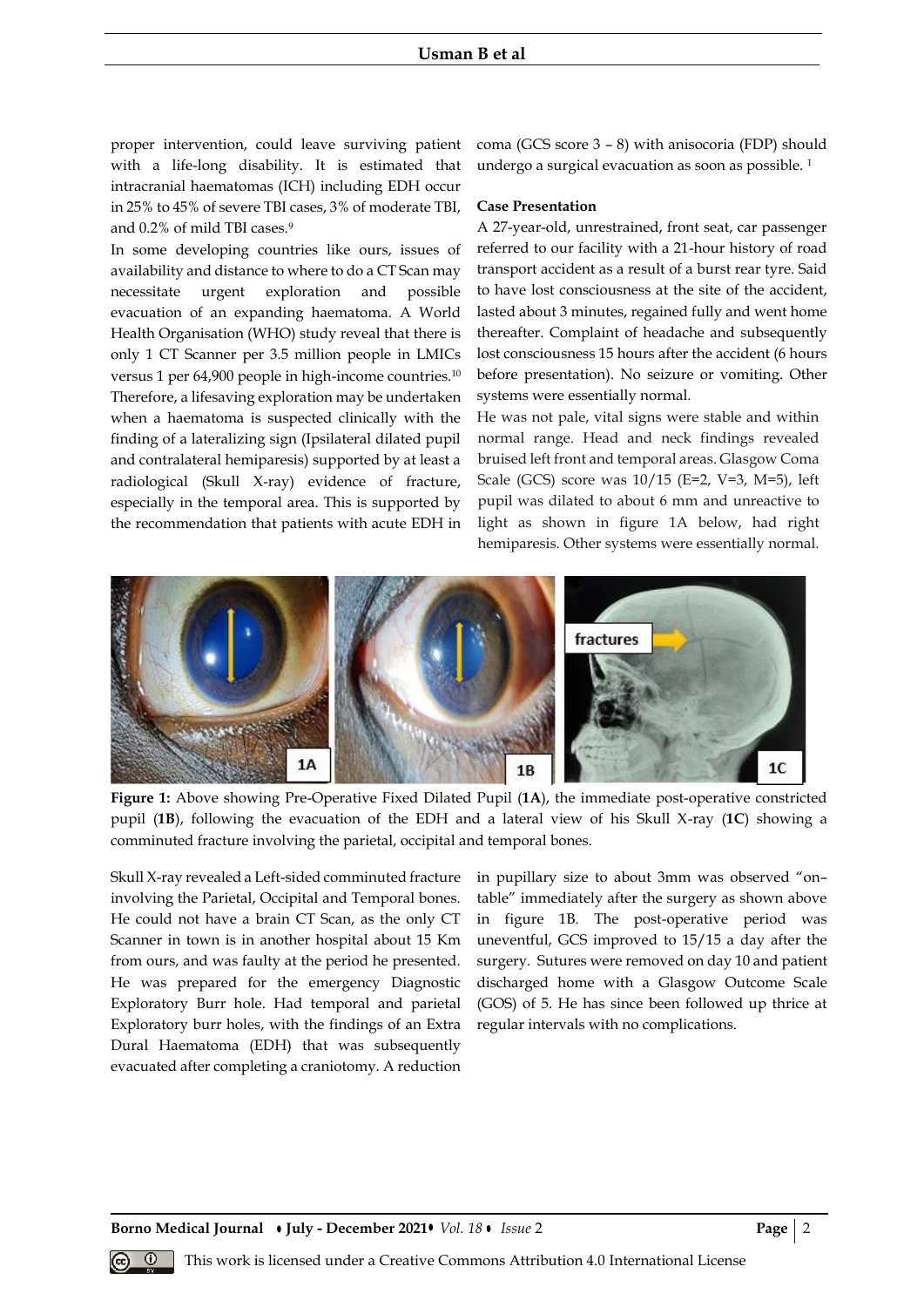### **Discussion**

Patient was admitted following a Road Traffic Accident(RTA), A leading cause of head injury. Road traffic accidents are the leading causes as reported by Bullock<sup>1</sup> and Mezue<sup>11</sup> in Enugu, Nigeria. Our patient presented 21 hours after the trauma. Such a delay before presentation had been reported by Mezue<sup>11</sup> from another Nigerian study where he found that only 38% of patients presented within the first 24 h of the injury.

Soon<sup>12</sup> had reported the presence of Extradural haematomas (EDH) in approximately 2% of all head injuries. Sheikh<sup>13</sup> had reported it in 9% of comatose patients.

He had a classic history of Lucid interval characterised by loss of consciousness, regained fully before the second episode of loss of consciousness associated with the lateralising sign. These findings had been published in various reports. Mushtaq<sup>14</sup> had reported that the deterioration in the level of consciousness and subsequent development of focal neurological deficit indicates a rapidly growing EDH.

As part of the lateralising sign, we found Fixed Dilated Pupil on the same side of the EDH. This finding had been found by Sheikh <sup>13</sup> et al in 50% of patients with EDH. However, Holden 15 had found a higher (69.6%) number of patients. A study in Nigeria by Mezue <sup>11</sup> found that the classical presentation of the clinical feature was seen in only 25% of cases.

Although, the clinical signs suggestive of extra-axial hematomas were said not to be reliable enough to be used as the sole means of locating a lesion with precision as reported by Ortler.<sup>16</sup> But when one prioritises the patient's survival, Wilson<sup>17</sup> suggested that with a very high index of clinical suspicion, an Xray finding of a skull fracture in a patient from an area remote from a CT imaging, may be an exception to this.

Skull X-ray finding of fronto – parieto - temporal skull fracture on the side of the haematoma was a very important clue to the presence of the haematoma. Alias<sup>18</sup> had found that 63% of patients with EDH had associated skull fractures. However, Akanji <sup>19</sup> et al found that in 84.4% of patients with skull fracture who subsequently had CT scans, few had a haematoma in the parietal area (35.4%) and Temporal area (8.3%) only.

The role of Computed Tomography scans in early diagnosis, proper localization of hematoma and planning of surgery cannot be overemphasized. Despite this, patient could not have further evaluation using a Computed Tomography Scan because the only CT Scanner in town was out of service. Unavailability of the Scanners (less than 200 Scanners serving a population of about 200 million) coupled with the fact that only 42.6% (Idowu20) of these are found in the public institutions where it is also subsidised.

This restricted use of CT may be as a result of high costs, distance from the facility/location, and lack of awareness of the role of CT in the management of head injury by patients and their relatives as was revealed by studies conducted in Nigeria by Adeyekun<sup>21</sup> and Ohaegbulam<sup>22</sup> in Benin and Enugu respectively. Even in centres that have CT Scanner, it is available in only a few patients. Infact, Onwuchekwa<sup>23</sup> found that only 0.29% had CT scans done within the first 24 h of the injury.

The patient subsequently underwent an Emergency Exploratory burr hole on the Parietal and temporal region adjacent to the fracture lines, which revealed a haematoma. Had formal craniotomy and the haematoma evacuated. Findings in Low and Medium Income Countries (LMICs), where CT scanners remain largely unavailable, exploratory burr holes continue to play a significant role in both diagnosis and therapy as reported by Fatigba.<sup>24</sup> In fact, positive findings had been reported by Natarajan<sup>25</sup> and Holden<sup>15</sup> following exploratory burr holes in 55.4% and 60.9% of cases respectively.

The post-operative period was uneventful with good recovery (Glasgow Outcome Score of 5). Favourable functional outcomes had been reported in the range of 79.2% to 83.7%, with mortalities of 12.5% and 14% respectively by Rehman<sup>26</sup> and Khan<sup>27</sup>. Eaton<sup>28</sup> had reported that among head-injured patients who underwent exploratory burr holes, the mortality was lower (6.8%), compared to the patients who did not undergo exploratory burr holes (43.9%).

Notwithstanding, Negative explorations (after placing all 4 burr holes) in a resource-poor setting with no significant pathology was observed by Eaton<sup>28</sup> in about 12.4% of the patients.

#### **Conclusion**

Extradural haematoma associated with head injuries are usually suspected from clinical findings and the revelation of fracture on skull X-ray and confirmed by Computed Tomography Scan, calls for an urgent evacuation. In a resource-poor setting like ours, with

**Borno Medical Journal • July - December 2021 •** *Vol.* 18 • *Issue* 2 **Page** | 3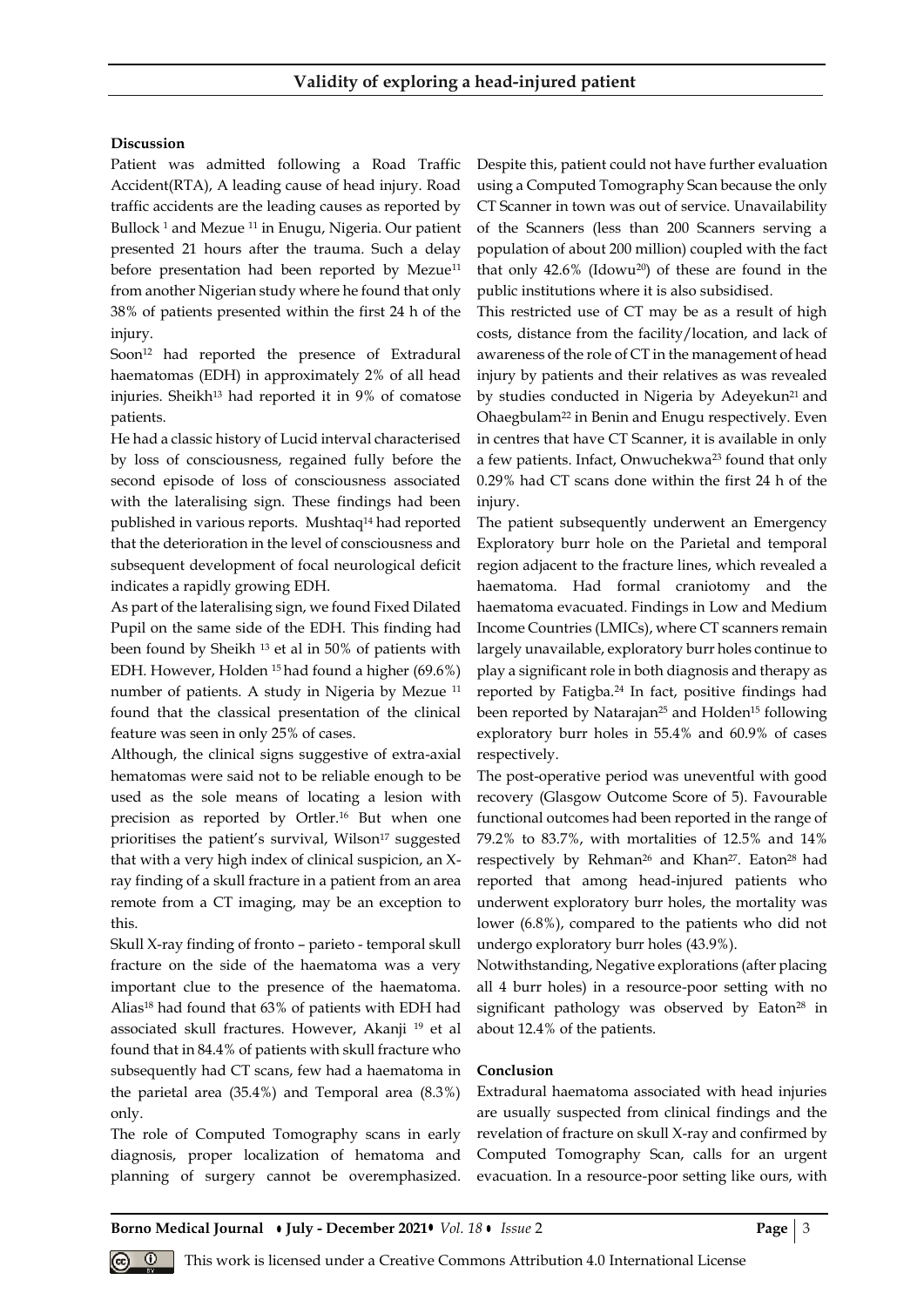issues of availability and functionality of Computed Tomography Scans, Exploratory burr hole and subsequent evacuation of a haematoma in a patient

## **References**

- **1.** Bullock MR, et al. Surgical management of traumatic parenchymal lesions. Neurosurgery. 2006;58:S25–S46; discussion Si–Siv. PMID: 16710967.
- **2.** Sunderland S. The tentorial notch and complications produced by herniations of the brain through that aperture. Br J Surg. 1958;45:422–38.
- **3.** Reid W, Cone WV. The mechanism of fixed dilatation of the pupil: resulting from ipsilateral cerebral compression. J Am Med Assoc. 1939;112:2030–4.
- **4.** Inderbir singh. Neuroanatomy, Fundamental and Clinical. 8th edition. Jaypee; 2009:Pp133.
- **5.** Ciuffreda KJ, Joshi NR, Truong JQ. Understanding the effects of mild traumatic brain injury on the pupillary light reflex. Concussion. 2017;2(3):CNC36. Published 2017 Aug 3. doi:10.2217/cnc-2016-0029.
- **6.** Chaudhuri K, Malham GM, Rosenfeld JV. Survival of trauma patients with coma and bilateral fixed dilated pupils. Injury 2009;40(1):28- 32.
- **7.** Clusmann H, Schaller C, Schramm J. Fixed and dilated pupils after trauma, stroke, and previous intracranial surgery: management and outcome. J Neurol Neurosurg Psychiatry 2001;71(2):175-81.
- **8.** Sanders MJ, McKenna K. Head and Facial Trauma. 2nd revised ed. Missouri: Mosby; 2001. Mosby's Paramedic Textbook. Ch. 22. [Google Scholar]
- **9.** Thurman D, Guerrero J. Trends in hospitalization associated with traumatic brain injuryJAMA.1999;282:954–957
- **10.** WHO. Global forum to improve developing country access to medical devices in World Health Organization Media Centre. Geneva, Switzerland: WHO; 2010. [Google Scholar]
- **11.** Mezue WC, Ndubuisi CA, Chikani MC, Achebe DS, Ohaegbulam SC. Traumatic extradural hematoma in enugu, Nigeria. Niger J Surg. 2012;18(2):80-84. doi:10.4103/1117-6806.103111
- **12.** Soon, W. C., Marcus, H., Wilson, M. (2016). Traumatic acute extradural haematoma – Indications for surgery revisited. British Journal

with Fixed Dilated Pupil (FDP) may reduce the morbidity and mortality in some patients.

of Neurosurgery, 30(2), 233–234. doi:10.3109/02688697.2015.1119237.

- **13.** Sheikh, M.W., Shahnawaz, I., Abdullah, M., Kamal, O., Naheed, R., Bushra, A., Nadeem, M. (2017) Outcomes of Evacuation Extradural Hematoma via Craniotomy under Local Anesthesia. Neuroscience & Medicine, 8, 41-45. https://doi.org/10.4236/nm.2017.83006
- **14.** Mushtaq, Rehman, L., Khaleeq, S. and Zaman, K.U. (2010) Association of Outcome of traumatic Extradural Hematoma with Glasgow Coma Scale and Hematoma Size. Annals of Pakistan Institute of Medical Sciences, 6, 133-138.
- **15.** Holden O. Fatigba, Alexandre S. Allodé, Kofi-M. Savi de Tové, Emile D. Mensah, Adrien M. Hodonou, Jijoho Padonou, "The Exploratory Burr Hole: Indication and Results at One Departmental Hospital of Benin", International Scholarly Research Notices, vol. 2013, Article ID 453907, 4 pages, 2013.

https://doi.org/10.1155/2013/45390

- **16.** Ortler M, Langmayr JJ, Stockinger A, Golser K, Russegger L, Resch H. Prognosis of epidural hematoma: is emergency burr hole trepanation in craniocerebral trauma still justified today?]. Unfallchirurg. 1993 Dec;96(12):628-31. German. PMID: 8128256.
- **17.** Wilson, M.H., Wise, D., Davies. Emergency burr holes: "How to do it". Scand J Trauma Resusc Emerg Med 20, 24 (2012). https://doi.org/10.1186/1757-7241-20-24
- **18.** Alias A, Krishnapillai R, Teng HW, Abd Latif AZ, Adnan JS. Head injury from fan blades among children. Asian J Surg. 2005 Jul;28(3):168-70. doi: 10.1016/s1015-9584(09)60335-3. PMID: 16024308.
- **19.** Akanji, A. O., Akinola\*, R. A., Balogun, B. O., Akano, AO., Atalabi, O. M., Akinkunmi, M. A. N., & Awosanya, G. O. G. (2015). Computerized tomography scan and head injury: The experience in a tertiary hospital in Nigeria: A cross sectional study. Medical Practice and Reviews, 6(1), 1-15. https://doi.org/10.5897/MPR.2014.0125
- **20.** Idowu BM, Okedere TA.Diagnostic radiology in Nigeria:A country report. J Glob Radiol.2020;6(1):1072.

**Borno Medical Journal • July - December 2021 •** *Vol.* 18 • *Issue* 2 **Page**  $\begin{bmatrix} 4 \end{bmatrix}$ 

This work is licensed under a Creative Commons Attribution 4.0 International License